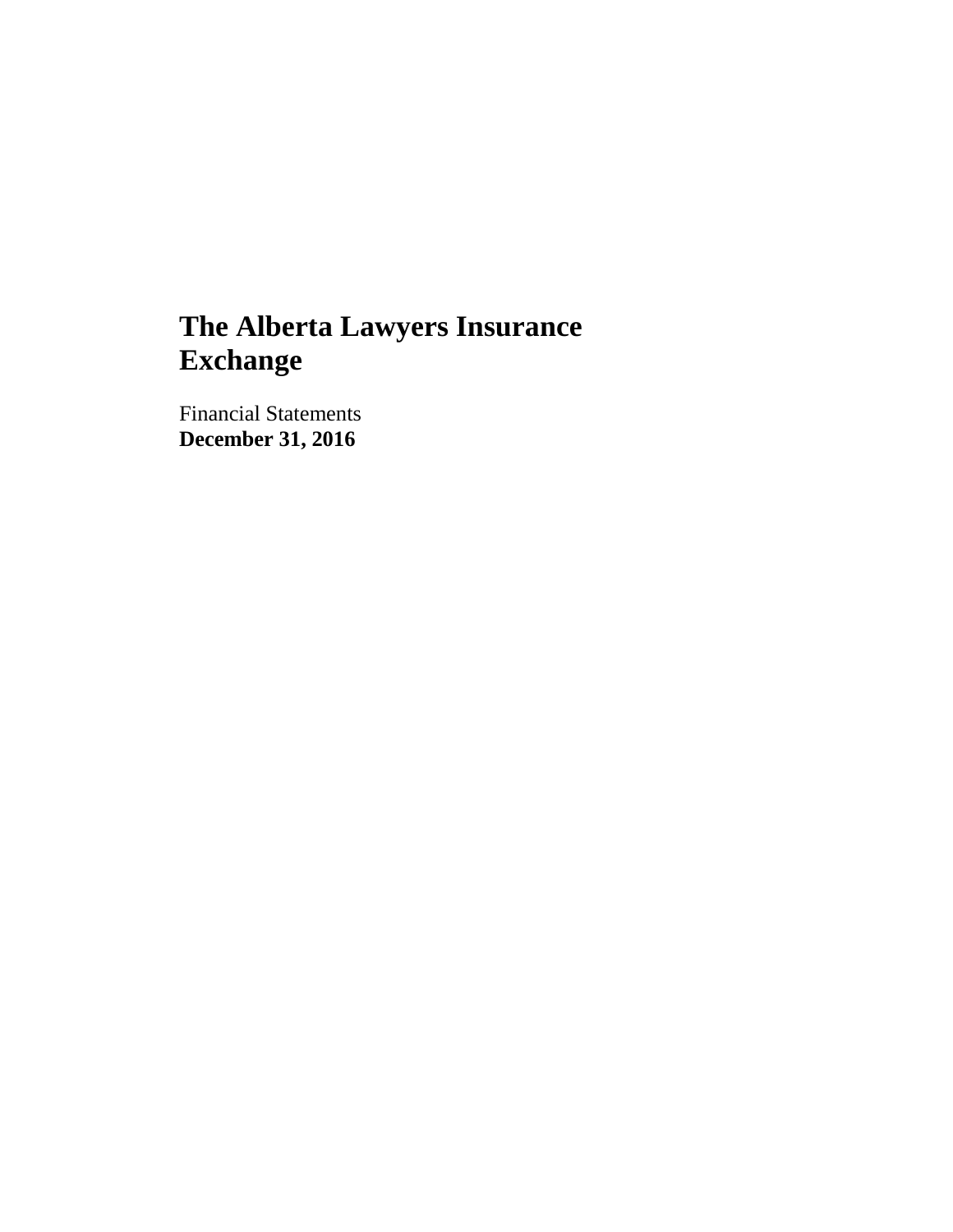

February 24, 2017

## **Independent Auditor's Report**

#### **To the Directors of the Alberta Lawyers Insurance Exchange**

We have audited the accompanying financial statements of the Alberta Lawyers Insurance Exchange, which comprise the statement of financial position as at December 31, 2016 and the statements of net and comprehensive (loss)/income and changes in equity and cash flows for the year then ended, and the related notes, which comprise a summary of significant accounting policies and other explanatory information.

#### **Management's responsibility for the financial statements**

Management is responsible for the preparation and fair presentation of these financial statements in accordance with International Financial Reporting Standards, and for such internal control as management determines is necessary to enable the preparation of financial statements that are free from material misstatement, whether due to fraud or error.

#### **Auditor's responsibility**

Our responsibility is to express an opinion on these financial statements based on our audit. We conducted our audit in accordance with Canadian generally accepted auditing standards. Those standards require that we comply with ethical requirements and plan and perform the audit to obtain reasonable assurance about whether the financial statements are free from material misstatement.

An audit involves performing procedures to obtain audit evidence about the amounts and disclosures in the financial statements. The procedures selected depend on the auditor's judgment, including the assessment of the risks of material misstatement of the financial statements, whether due to fraud or error. In making those risk assessments, the auditor considers internal control relevant to the entity's preparation and fair presentation of the financial statements in order to design audit procedures that are appropriate in the circumstances, but not for the purpose of expressing an opinion on the effectiveness of the entity's internal control. An audit also includes evaluating the appropriateness of accounting policies used and the reasonableness of accounting estimates made by management, as well as evaluating the overall presentation of the financial statements.

We believe that the audit evidence we have obtained is sufficient and appropriate to provide a basis for our audit opinion.

#### **Opinion**

In our opinion, the financial statements present fairly, in all material respects, the financial position of the Alberta Lawyers Insurance Exchange as at December 31, 2016 and its financial performance and its cash flows for the year then ended in accordance with International Financial Reporting Standards.

Pricewaterhouse Coopers LLP

**Chartered Professional Accountants**

*PricewaterhouseCoopers LLP 111 5 Avenue SW, Suite 3100, Calgary, Alberta, Canada T2P 5L3 T: +1 403 509 7500, F: +1 403 781 1825, www.pwc.com/ca*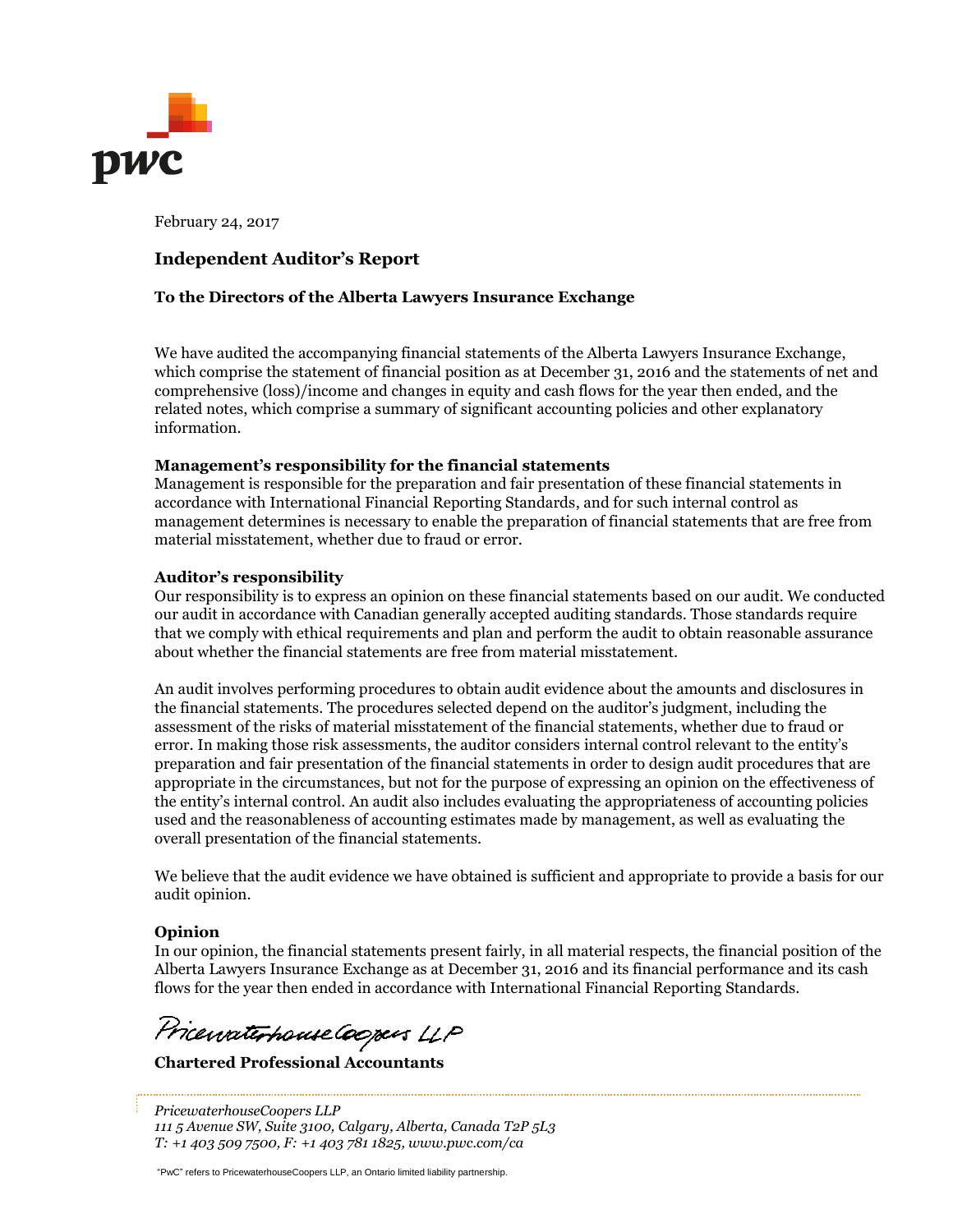Statement of financial position

|                                                                                                                                                                                                                                             | December 31,<br>2016<br>\$                             | December 31,<br>2015<br>\$                           |
|---------------------------------------------------------------------------------------------------------------------------------------------------------------------------------------------------------------------------------------------|--------------------------------------------------------|------------------------------------------------------|
| <b>Assets</b>                                                                                                                                                                                                                               |                                                        |                                                      |
| Cash and cash equivalents (note 2)<br>Investments (note 3)<br>Accrued interest receivable<br>Prepaid expenses<br>Deferred premium tax                                                                                                       | 37,241<br>15,893,188<br>32,985<br>112,617              | 137,554<br>12,343,529<br>28,051<br>163,350<br>61,500 |
| <b>Total</b> assets                                                                                                                                                                                                                         | 16,076,031                                             | 12,733,984                                           |
| <b>Liabilities and Equity</b>                                                                                                                                                                                                               |                                                        |                                                      |
| Accounts payable and accrued liabilities<br>Unearned premiums<br>Premium deficiency (note 10)<br>Provision for claims and related costs - Professional liability (note 5)<br>Provision for claims and related costs – Trust safety (note 5) | 235,087<br>2,050,000<br>85,513<br>7,659,000<br>378,000 | 177,160<br>2,050,000<br>3,379,000<br>200,000         |
| <b>Total liabilities</b>                                                                                                                                                                                                                    | 10,407,600                                             | 5,806,160                                            |
| <b>Equity</b><br>Contributed capital (note 4)<br>Retained earnings                                                                                                                                                                          | 5,000,000<br>668,431                                   | 5,000,000<br>1,927,824                               |
| Total equity                                                                                                                                                                                                                                | 5,668,431                                              | 6,927,824                                            |
| Total liabilities and equity                                                                                                                                                                                                                | 16,076,031                                             | 12,733,984                                           |

Approved by the Advisory Board

*Original signed by Doug McKenzie Original signed by Steve Raby*

Director **Director**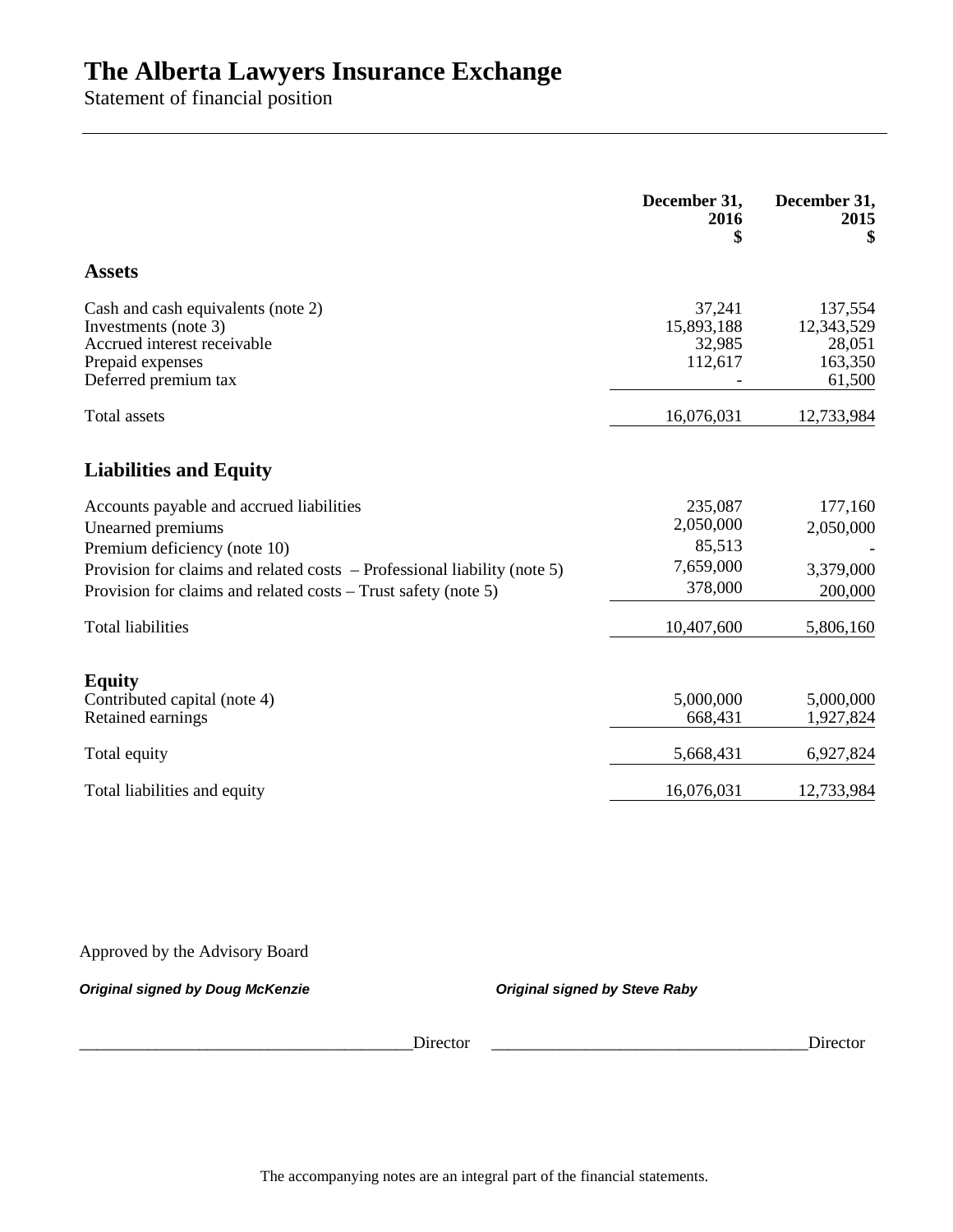Statement of net and comprehensive (loss)/income and changes in equity **For the year ended December 31, 2016**

|                                                                                                | December 31,<br>2016 | December 31,<br>2015 |
|------------------------------------------------------------------------------------------------|----------------------|----------------------|
| <b>Income</b>                                                                                  |                      |                      |
| Premium - Professional liability                                                               | 3,550,000            | 3,734,925            |
| Premium - Trust safety                                                                         | 550,000              | 300,000              |
| Premium ceded                                                                                  | (267, 113)           | (283, 350)           |
| Net premium                                                                                    | 3,832,887            | 3,751,575            |
| Investment income                                                                              | 390,943              | 332,341              |
| Unrealized (loss) gain on fair market value of investments                                     | (209, 450)           | 127,844              |
| Total income                                                                                   | 4,014,380            | 4,211,760            |
|                                                                                                |                      |                      |
| <b>Expenses</b>                                                                                |                      |                      |
| Provision for claims and related costs - Professional liability (note 5)                       | 4,280,000            | 2,189,000            |
| Provision for claims and related costs - Trust safety (note 5)<br>Premium deficiency (note 10) | 178,000<br>85,513    | 200,000              |
| Management fee (note 6)                                                                        | 200,000              | 200,000              |
| Premium taxes                                                                                  | 233,076              | 119,677              |
| Professional fees                                                                              | 103,666              | 154,328              |
| Employment services contracts                                                                  | 78,733               |                      |
| Board expenses                                                                                 | 62,423               |                      |
| Investment counsel fee                                                                         | 33,254               | 25,567               |
| Administration                                                                                 | 19,108               | 13,810               |
| Total expenses                                                                                 | 5,273,773            | 2,902,382            |
| Net and comprehensive (loss)/income                                                            | (1,259,393)          | 1,309,378            |
| Total equity – beginning of year                                                               | 6,927,824            | 5,618,446            |
| Total equity $-$ end of year                                                                   | 5,668,431            | 6,927,824            |

The accompanying notes are an integral part of the financial statements.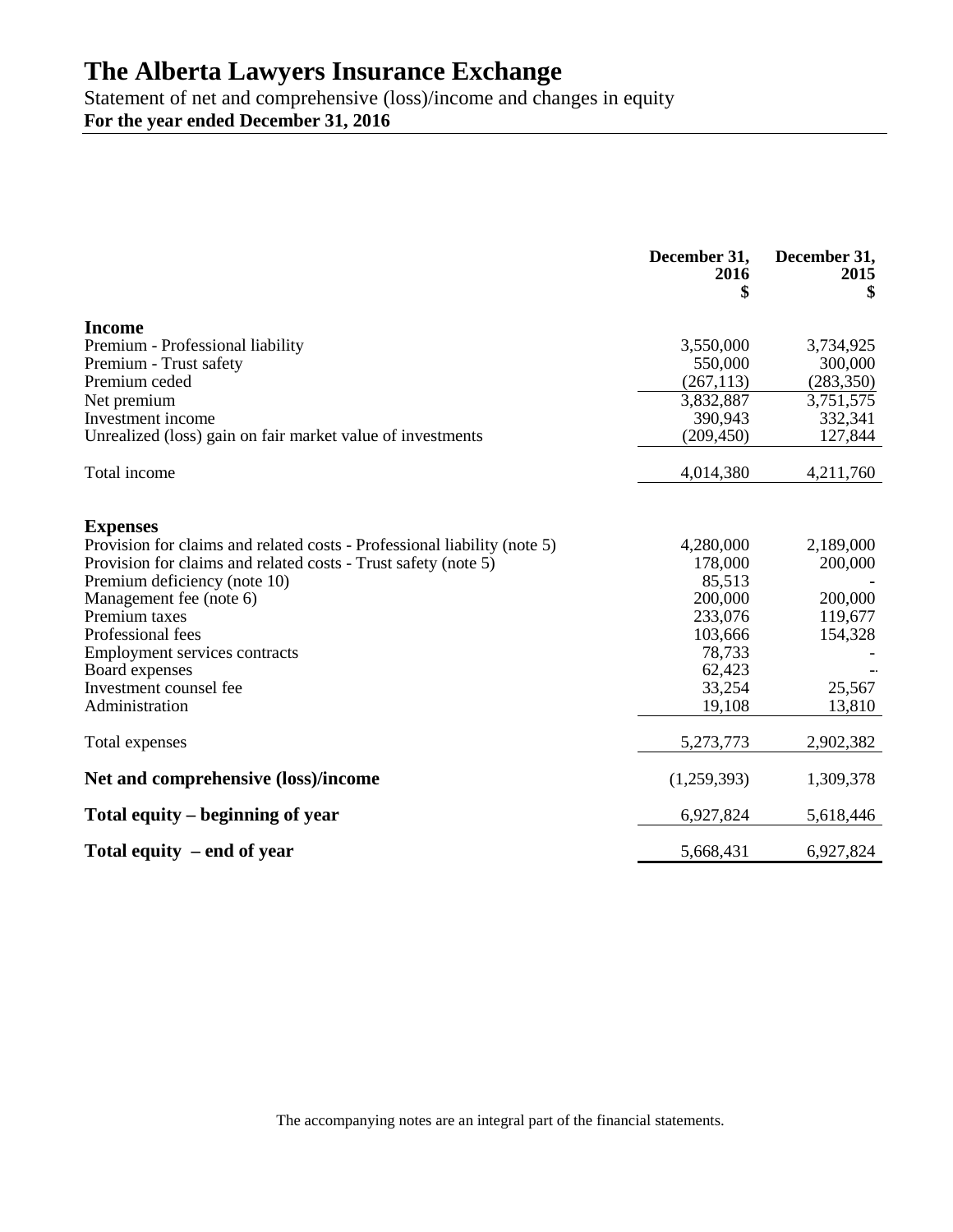Statement of Cash Flows **For the year ended December 31, 2016**

|                                                                                                                                                                                                                       | December 31,<br>2016<br>\$                   | December 31,<br>2015<br>\$                      |
|-----------------------------------------------------------------------------------------------------------------------------------------------------------------------------------------------------------------------|----------------------------------------------|-------------------------------------------------|
| Cash provided by (used in)                                                                                                                                                                                            |                                              |                                                 |
| <b>Operating activities</b><br>Net and comprehensive (loss)/income for the year<br>Items not affecting cash                                                                                                           | (1,259,393)                                  | 1,309,378                                       |
| Gain on sale of investments<br>Unrealized loss (gain) on fair market value of investments<br>Provision for claims and related costs - Professional liability<br>Provision for claims and related costs - Trust safety | (87, 743)<br>209,450<br>4,280,000<br>178,000 | (65, 865)<br>(127, 844)<br>2,189,000<br>200,000 |
|                                                                                                                                                                                                                       | 3,320,314                                    | 3,504,669                                       |
| Changes in non-cash working capital items                                                                                                                                                                             | 250,740                                      | 27,258                                          |
| Cash provided by operating activities                                                                                                                                                                                 | 3,571,054                                    | 3,531,927                                       |
| <b>Investing activities</b><br>Sale of investments<br>Purchase of investments                                                                                                                                         | 20,243,798<br>(23, 915, 165)                 | 16,662,240<br>(20, 921, 809)                    |
| Cash provided by investing activities                                                                                                                                                                                 | (3,671,367)                                  | (4,259,569)                                     |
| Increase (decrease) in cash                                                                                                                                                                                           | (100, 313)                                   | (727, 642)                                      |
| Cash and cash equivalents – beginning of year                                                                                                                                                                         | 137,554                                      | 865,196                                         |
| Cash and cash equivalents – end of year                                                                                                                                                                               | 37,241                                       | 137,554                                         |
| Interest received                                                                                                                                                                                                     | 194,423                                      | 151,569                                         |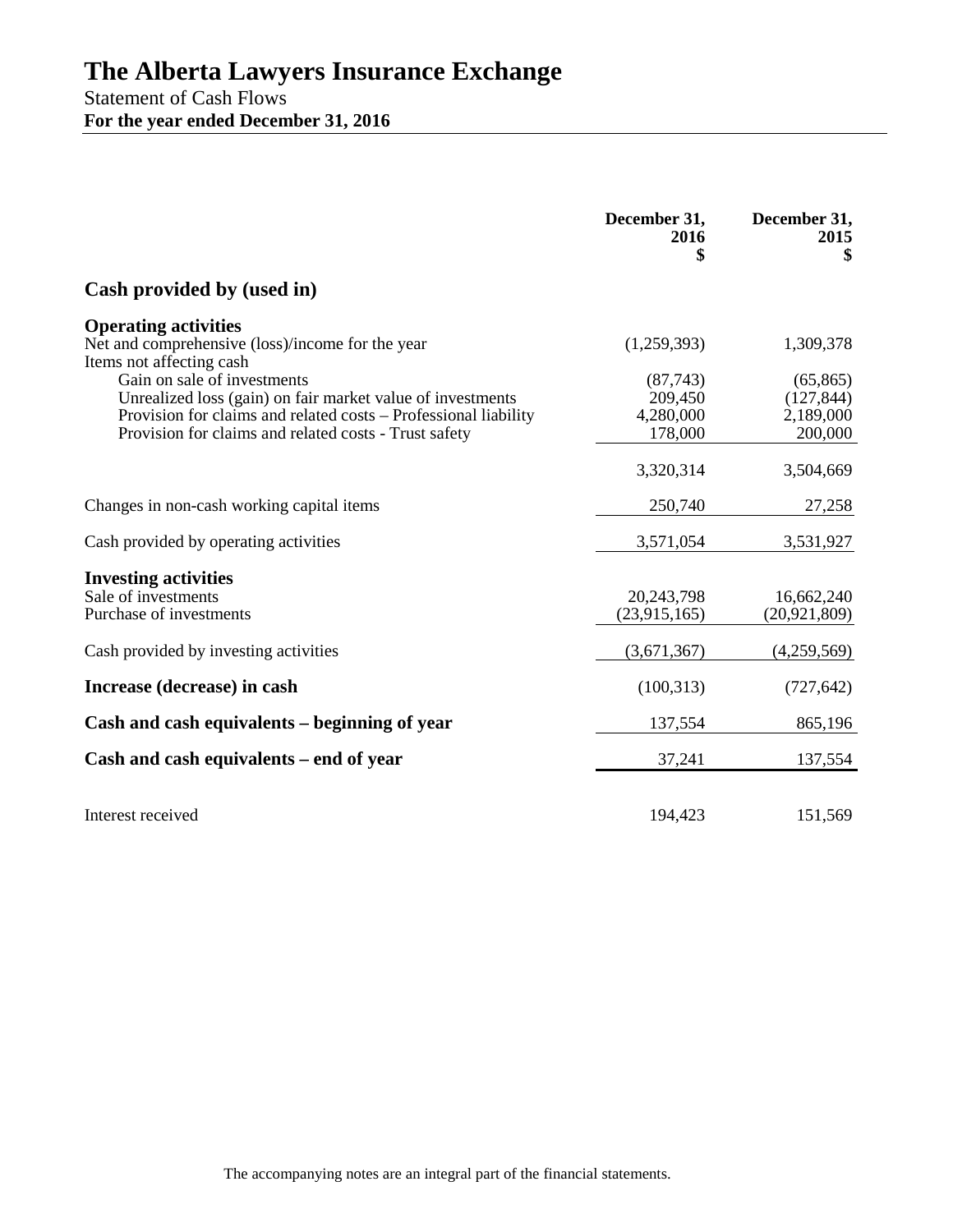## **1 Nature of operations**

The Alberta Lawyers Insurance Exchange (the Exchange) is a reciprocal insurance exchange pursuant to the Province of Alberta's *Insurance Act* (the *Act*) formed in accordance with a Subscribers Agreement dated May 14, 2014 among the Law Society of Alberta (the Law Society), the Alberta Lawyers Insurance Association (the Association), and active members of the Society in private practice (insured lawyers). The Exchange underwrites coverage under the Alberta Lawyers' Professional Liability and Trust Safety Insurance Group Policy (the Policy). The Exchange commenced operations on July 1, 2014.

The Exchange is licensed in Alberta and regulated by the Superintendent of Insurance of Alberta (the Superintendent) and subject to the *Act* and its regulations. The Exchange is an entity domiciled in Canada and the address of its registered office is Suite 500, 919 11th avenue, SW, Calgary, Alberta, T2R 1P3.

The financial statements were authorized for issue by the Advisory Board of the Exchange on February 23, 2017.

### **Professional Liability Insurance**

Under the Professional Liability Insurance section (or Part A) of the Policy, insured lawyers have coverage for claims and potential claims arising from negligent acts, errors or omissions for \$1,000,000 per occurrence, with an annual aggregate limit of \$2,000,000 per insured lawyer. The Association pays the first \$500,000 of a professional liability claims and the Exchange pays the next \$500,000.

For the 2016 and 2015 policy years (beginning July 1 to June 30), the Exchange and the Association have obtained stop-loss reinsurance in the amount of \$10,000,000 to cover annual aggregate payments over \$26,000,000 to a maximum of \$36,000,000. This \$10,000,000 coverage layer is co-insured with the reinsurer paying 80% of losses and the Association paying 20%.

### **Trust Safety Insurance**

Effective July 1, 2014, the Trust Safety Insurance section (or Part B) of the Policy provides defined insurance coverage for misappropriation of money or other property entrusted to and received by insured lawyers in their capacity as barristers and solicitors and in relation to the provision of professional services. For the 2015 and 2016 policy years, there is a \$5,000,000 per misappropriation limit and a \$25,000,000 professionwide annual aggregate limit. This coverage is subject to a \$3,000,000 group deductible with the Association paying the first \$500,000 of a misappropriation claim and the Exchange paying the next \$2,500,000.

For the 2016 and 2015 policy years, the Exchange and the Association have purchased excess insurance in the amount of \$22,000,000 to cover aggregate payments over \$3,000,000.

Claims for trust misappropriation arising before July 1, 2014 were covered under the provisions of the Law Society's Assurance Fund.

### **2 Summary of significant accounting policies**

The principal accounting policies applied in the presentation of these financial statements are set out below. These policies have been consistently applied to the periods presented.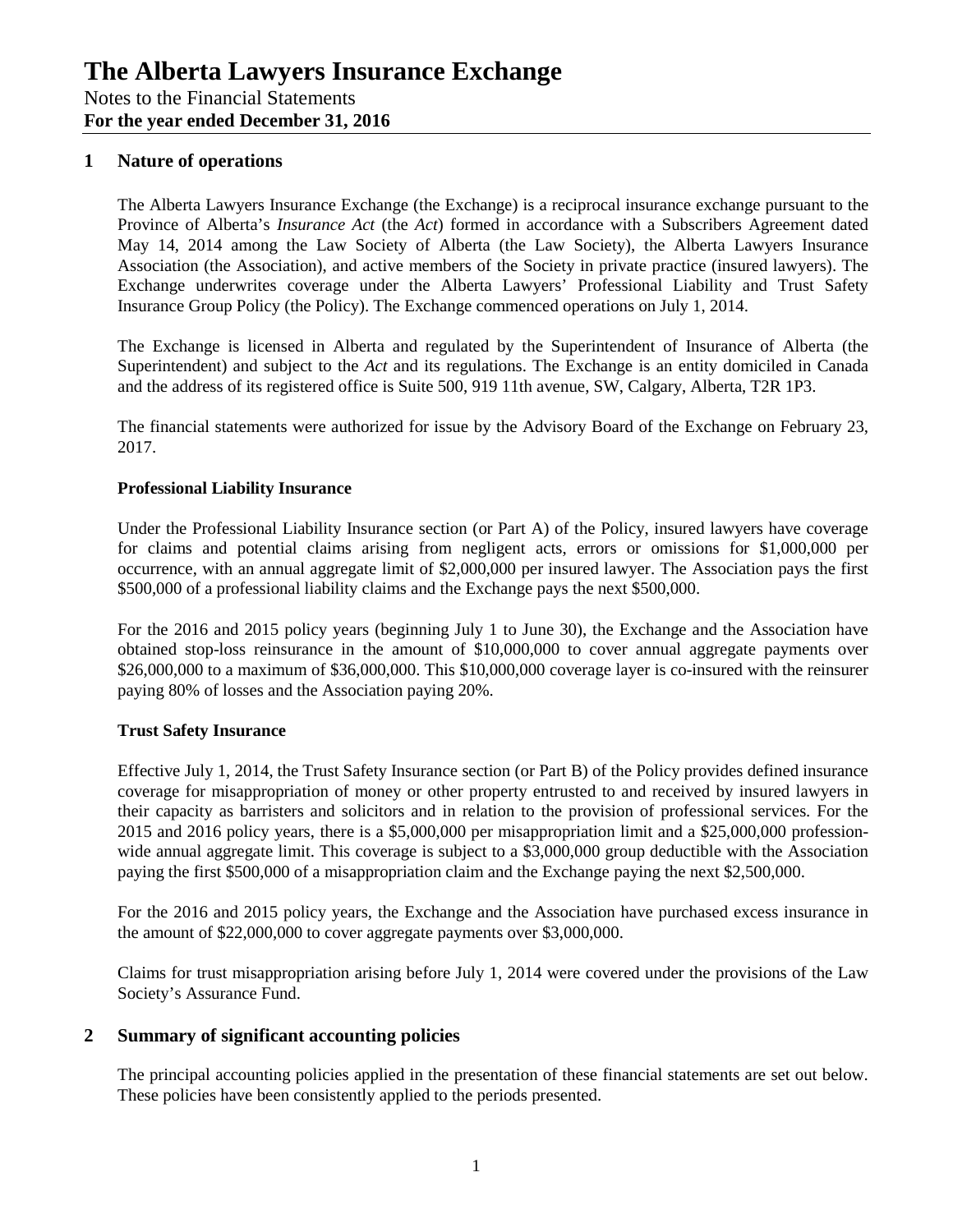#### **a) Basis of preparation**

These financial statements have been prepared in accordance with the International Financial Reporting Standards (IFRS). The financial statements have been prepared under the historical cost convention, except for the valuation of certain financial instruments at fair value through profit and loss.

As a financial services company, the statement of financial position is presented on a non-classified basis. Assets expected to be realized and liabilities expected to be settled within the Exchange's normal operating cycle of one year would typically be considered as current, including the following balances: cash and cash equivalents, treasury bills included in investments, prepaid expenses, deferred premium taxes, accrued interest receivable, accounts payable and accrued liabilities, and unearned premiums.

The following balances are generally comprised of current and non-current amounts: bonds and equity investments included in investments, and the reserve for claims and related costs. The current and noncurrent portions of such balances are disclosed, where applicable, throughout the notes to the financial statements.

#### **b) Use of estimates and judgment**

The preparation of the financial statements in conformity with IFRS requires management to make estimates and assumptions that affect the reported amount of assets and liabilities as at the date of the financial statements and the reported amounts of revenue and expenses during the reporting periods. Actual results could differ from these estimates.

Information about judgments, estimates and assumptions that have the most significant effect on the amounts reflected in the financial statements is included in note 6 – Reserve for claims and related costs.

#### **c) Functional and presentation currency**

The financial statements are presented in Canadian dollars, which is also the Exchange's functional currency.

#### **d) Financial instruments**

The Exchange initially measures financial assets and financial liabilities at cost. It subsequently measures its investments at fair value through profit and loss (FVTPL). The financial assets subsequently measured at amortized cost include cash and cash equivalents, accounts receivable and accrued interest receivable. The financial liabilities subsequently recorded at amortized cost include accounts payable and accrued liabilities.

The Exchange's investments consist of equity securities, corporate bonds, provincial government bonds and federal government bonds. Investments in equity securities which are traded on active markets are recorded at fair value. The Exchange has elected to record the investments in corporate bonds, provincial government bonds and federal government bonds at fair value. Changes in fair value of the investments are recorded in the statement of net and comprehensive income and changes in equity. Investments which are not traded on active markets are recorded at fair value.

Financial assets are tested for impairment at the end of each reporting period and when there are indications that the assets may be impaired.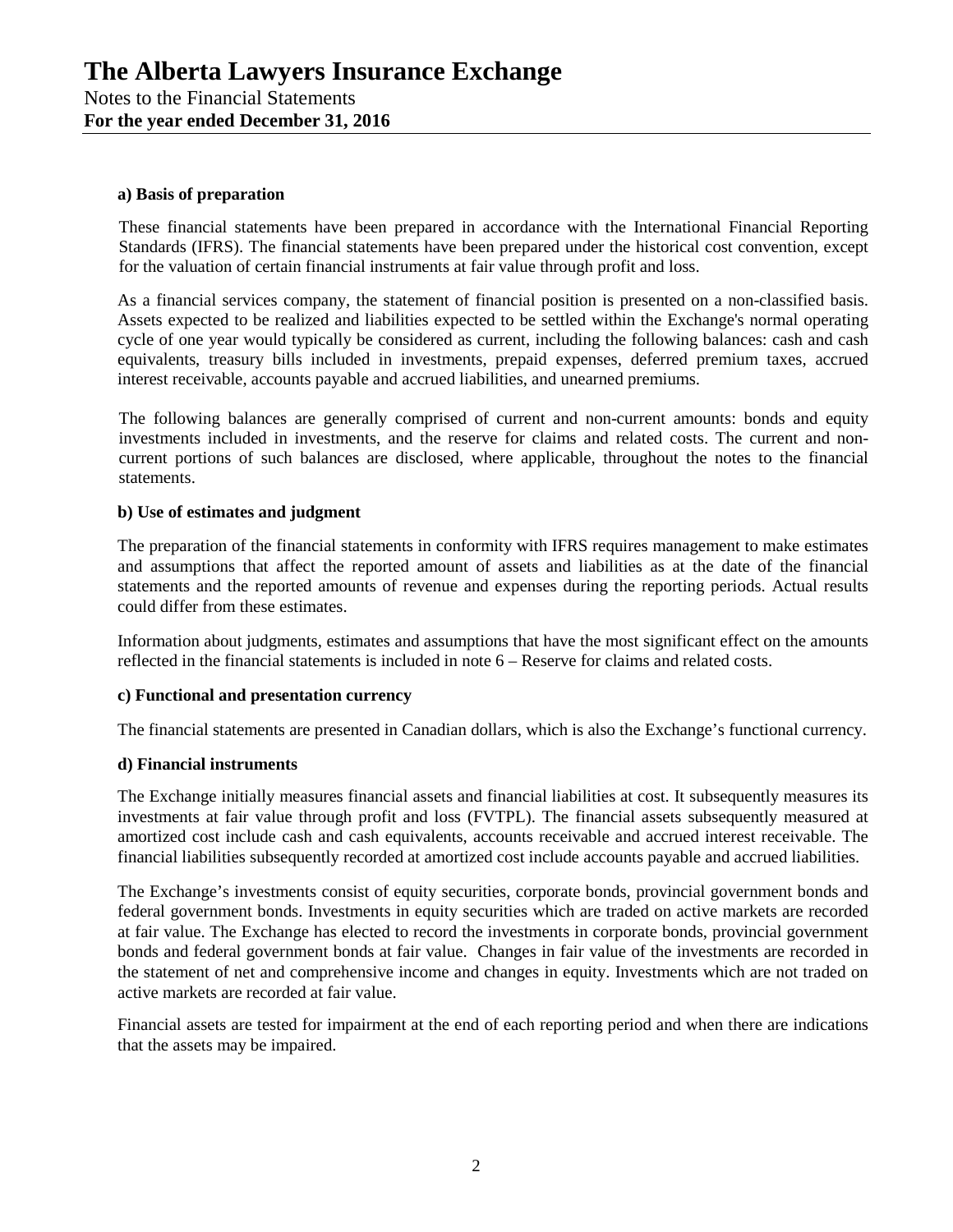#### **e) Revenue recognition**

Revenue is recognized to the extent that it is probable that the economic benefits will flow to the Exchange and it can be reliably measured.

#### **f) Premium income**

Premiums are determined annually prior to July  $1<sup>st</sup>$ , the commencement of the policy year, and amounts are due from insured lawyers prior to that date. Premium revenue is recorded evenly throughout the policy year as the services are rendered. Premiums are billed and collected by the Association on the Exchange's behalf.

#### **g) Investment income**

Investment income comprises of interest, dividends, fund distributions, and gains and losses realized on the disposal of investments. Interest and dividends earned on investments are included as revenue on an accrual basis.

#### **h) Provision for claims and related costs**

The provision for claims and related costs includes provisions for claims incurred but not reported and a provision for adverse deviation. The provision for claims and related costs represents an estimate of the ultimate net cost of all amounts related to the settlement of claims incurred prior to the date of the statement of financial position.

The provision for claims and related costs is based upon the change from the period in the reserve for claims and related costs. The provision liability is the actuarially determined discounted cost of possible claims and related costs as at the end of the fiscal period.

The estimates of loss activity are subject to a high level of uncertainty, and are derived from a wide range of possible outcomes. These estimates are continually reviewed as additional information affecting settlement is obtained.

The Exchange has engaged a third party actuary to provide an annual valuation of the provision for claims and related costs in accordance with the standards of practice adopted by the Canadian Institute of Actuaries. For the purpose of the actuarial valuation, the actuary uses information contained in the Exchange's financial records.

### **i) Premium ceded**

The Exchange enters into reinsurance treaties for contracts with coverage in excess of certain maximum amounts. Estimates of any amounts recoverable from reinsurers on unpaid claims will be recorded separately from other estimated amounts payable. Amounts recoverable from reinsurers are estimated in a manner consistent with the liabilities associated with the reinsured policy.

Ceded reinsurance arrangements do not relieve the Exchange from its obligations to policyholders.

Reinsurance assets and liabilities are derecognized when the contractual rights are extinguished or expire, or when the contract is transferred to another party.

As of December 31, 2016, no reinsurance assets have been recorded (December 31, 2015 – NIL).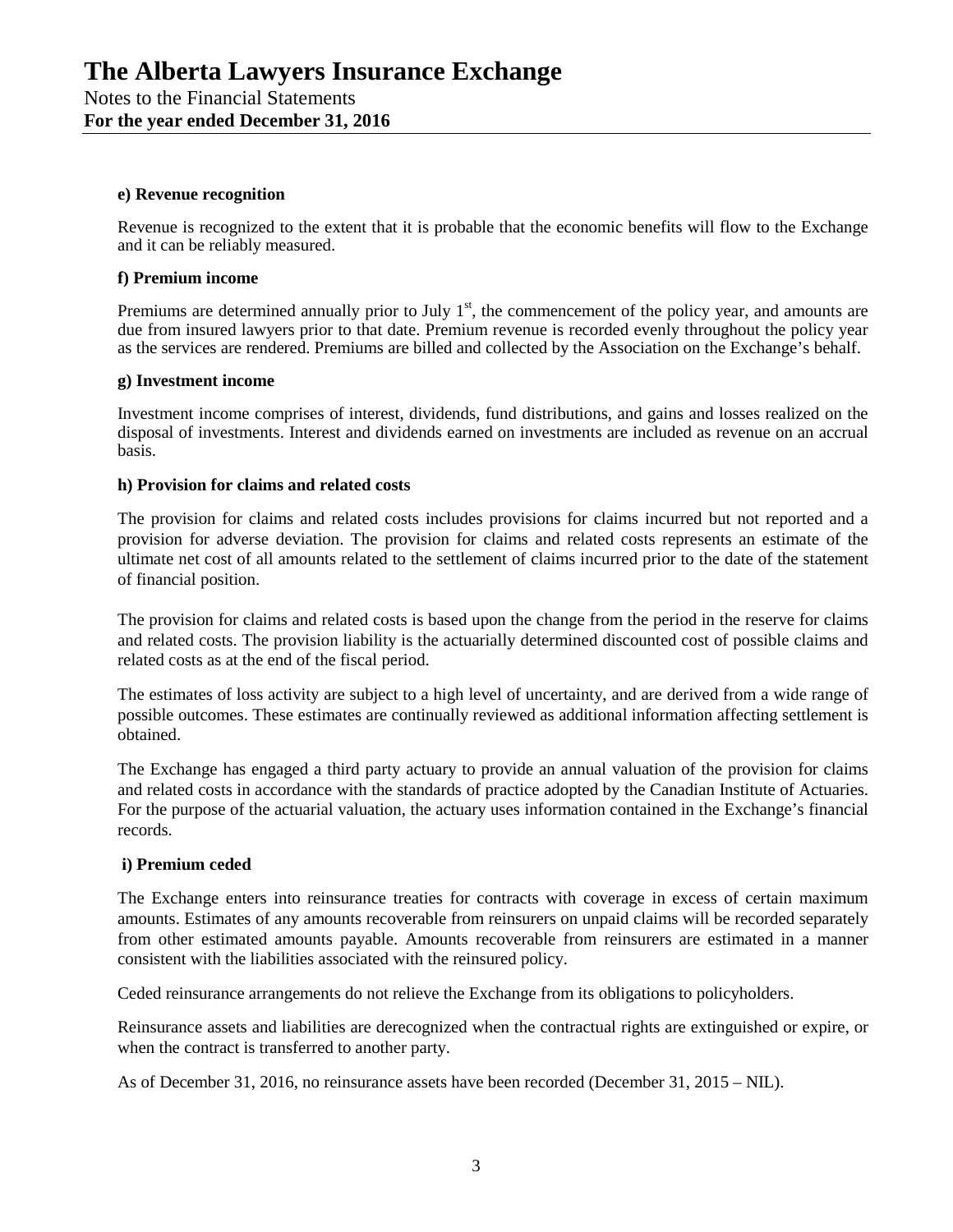## **j) Recoveries**

Recoveries for claims and related costs from insurers and other third parties are recorded when they can be reasonably estimated and collectability is reasonably assured. Otherwise, the recovery is recorded when received.

### **k) Cash and cash equivalents**

Cash includes cash on deposit with banks and other highly liquid short-term investment comprised of treasury bills with an original term to maturity of three months or less.

#### **l) Donated services**

A portion of the Exchange's work is dependent on the services of volunteers, in particular the significant contribution of members of the Advisory Board and committees of the Advisory Board. These services are not normally purchased by the Exchange and, due to the difficulty in determining their fair value, donated services are not recognized in these financial statements.

#### **m) Unearned premiums**

Insurance premiums for each fiscal year are billed in advance and recognized as revenue on a monthly basis during the fiscal year. Unearned premiums represent the portion of premiums remaining to be earned at the reporting date.

#### **n) Income taxes**

As a reciprocal insurance exchange under the *Act*, the Exchange is not subject to income taxes under the *Income Tax Act*. Accordingly, no provision for income taxes has been made in these financial statements.

#### **o) Insurance contracts**

Contracts entered into by the Exchange meet the definition of an insurance contract and are accounted for in accordance with IFRS 4, Insurance Contracts (IFRS 4). Insurance contracts are those contracts where the Exchange has accepted significant insurance risk. A contract is considered to have significant insurance risk if, and only if, an insured event could cause an insurer to make significant additional payments in any scenario at the inception of the contract.

Once a contract has been classified as an insurance contract, it remains an insurance contract for the remainder of its lifetime, even if the insurance risk reduces significantly during this period, unless all rights and obligations are extinguished or expire.

### **p) New accounting standards issued but not yet adopted**

### **IFRS 15 Revenue from Contracts with Customers**

A new standard on revenue recognition, superseding International Accounting Standard (IAS) 18, IAS 11, and related interpretations. The objective of IFRS 15 is to provide a single, comprehensive revenue recognition model for all contracts with customers to improve comparability within industries, across industries and across capital markets. It contains principles that an entity will apply to determine the measurement of revenue and timing of when it is recognized. The underlying principle is that an entity will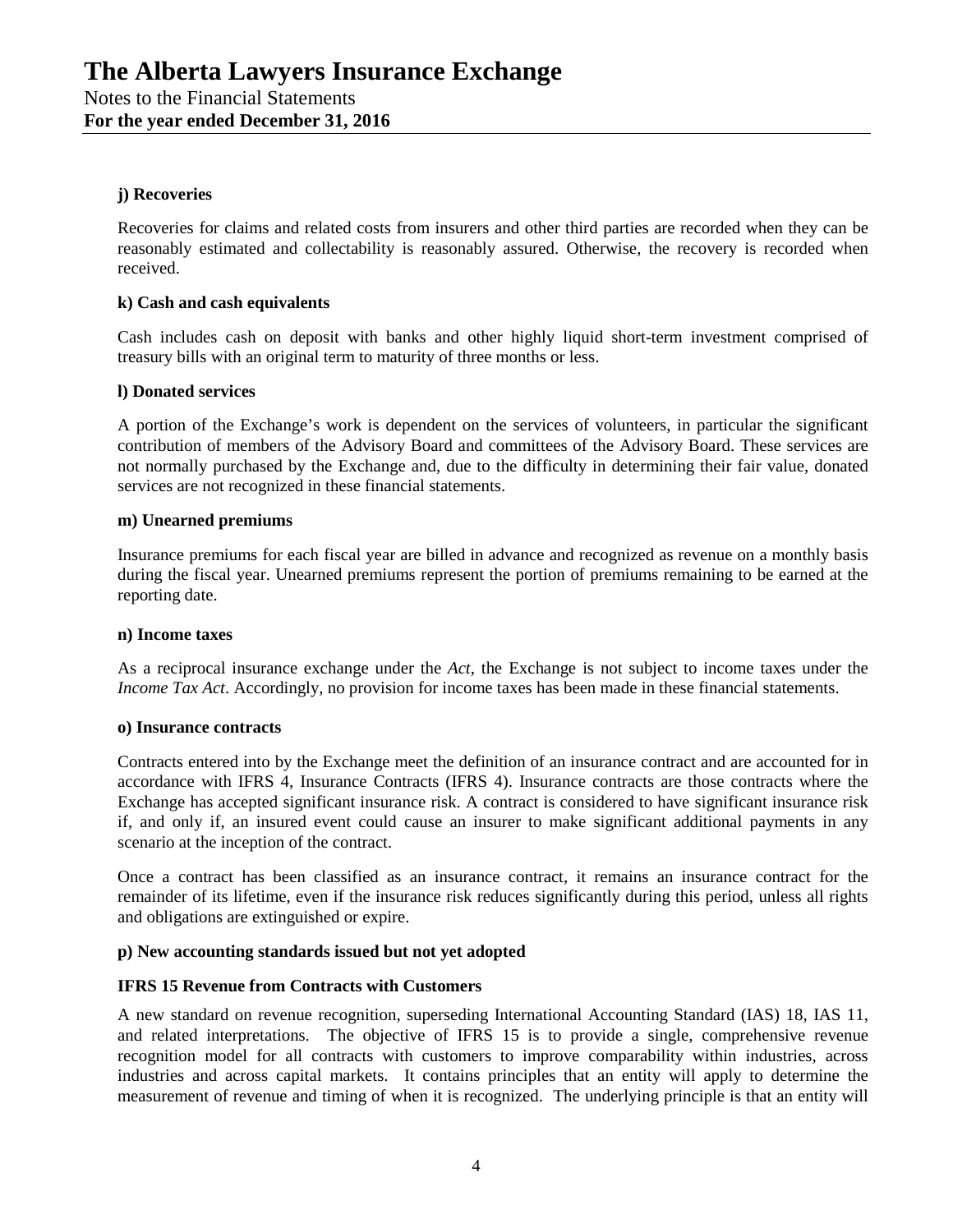recognize revenue to depict that transfer of goods or services to customers at an amount the entity expects to be entitled to in exchange for those goods or services. The standard is effective for annual periods beginning on or after January 1, 2018 and is to be adopted retrospectively. Management is assessing the impact of this change on the Exchange.

## **IFRS 9 Financial Instruments (IFRS 9)**

IFRS 9 includes a third measurement category for financial assets – fair value through OCI and a single, forward-looking expected loss impairment model. IFRS 7 was amended to require additional disclosures on transitions to IFRS 9. This standard is effective for annual periods beginning on or after January 1, 2018 (potential to defer to align with IAS 17) and is to be adopted retrospectively. Management is assessing the impact of this change on the Exchange.

## **IFRS 17 (formerly IFRS 4) Insurance Contracts (IFRS 17)**

On September 12, 2016, the IASB published an amendment to IFRS 4 Insurance Contracts. This addresses the concerns of insurance companies about the different effective dates of IFRS 9 Financial Instruments, and the forthcoming new insurance contracts standard. The amendment to IFRS 4 provides two different solutions for insurance companies: a temporary exemption from IFRS 9 for entities that meet specific requirements (applied at the reporting entity level); and the "overlay approach". Both approaches are optional. The standard is expected to have an effective date of 2021. Management is assessing the impact of this change on the Exchange.

## **3 Investments**

The Exchange's investments are governed by a Statement of Investment Policies and Goals as approved by the Advisory Board and managed under contract with an external investment manager. The Exchange's investments are carried at fair market value and the statement of net and comprehensive income and changes in equity reports both realized and unrealized gains and losses on investments. The Exchange's investments consist of treasury bills, bonds and equity investments.

Investments are as follows:

|                          | December 31,<br>2016<br>\$ | December 31,<br>2015<br>\$ |
|--------------------------|----------------------------|----------------------------|
| <b>Bonds</b>             |                            |                            |
| Corporate                | 3,198,719                  | 2,368,460                  |
| Provincial government    | 2,649,194                  | 2,104,965                  |
| Federal government       | 2,720,423                  | 2,284,934                  |
|                          | 8,568,336                  | 6,758,359                  |
| T-Bills                  | 4,628,707                  | 3,582,909                  |
| Equities                 | 2,696,145                  | 2,002,261                  |
| <b>Total investments</b> | 15,893,188                 | 12,343,529                 |

## **4 Contributed capital**

Prior to the commencement of operations on July 1, 2014, the Association contributed \$5,000,000 to the Exchange which has been recorded as contributed capital.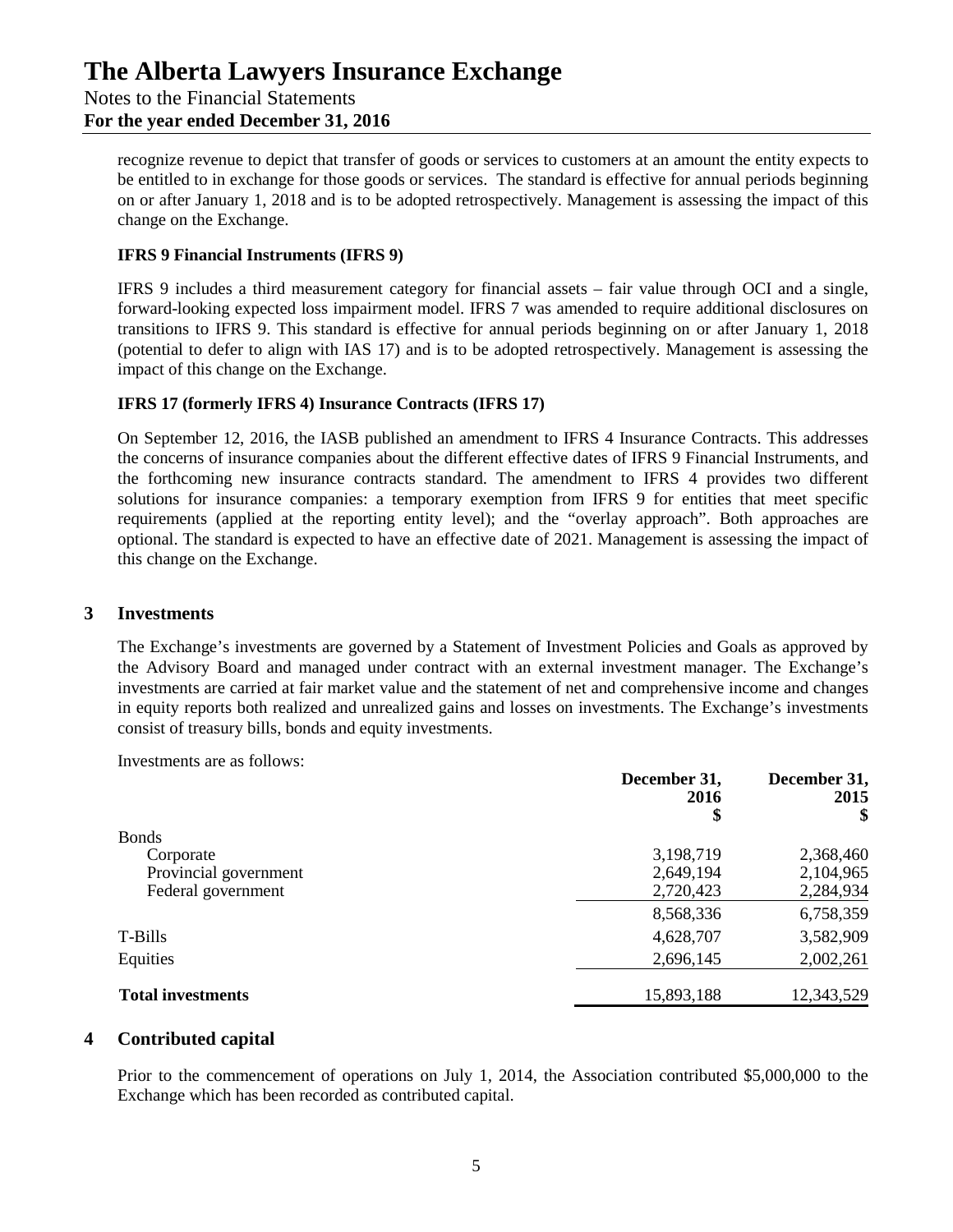### **5 Provision for claims and related costs**

The change in the Professional liability provision for claims and related costs is summarized as follows:

|                                                                                       |                        | December 31, December 31, |  |  |
|---------------------------------------------------------------------------------------|------------------------|---------------------------|--|--|
|                                                                                       | 2016                   | 2015                      |  |  |
| Provision for claims and related costs, Professional liability –<br>beginning of year | 3,379,000              | 1,190,000                 |  |  |
| Claims paid and accrued<br>Related costs paid and accrued<br>Recoveries               |                        |                           |  |  |
|                                                                                       |                        |                           |  |  |
| Increase due to claims experience                                                     | 4,280,000              | 2,189,000                 |  |  |
| Provision for claims and related costs, Professional liability –<br>end of period     | 7,659,000              | 3,379,000                 |  |  |
| Provision for adverse deviation<br>Provision for incurred but unreported claims       | 1,179,000<br>6,480,000 | 519,000<br>2.860,000      |  |  |
| Provision for claims and related costs – Professional liability                       | 7,659,000              | 3,379,000                 |  |  |

The change in the Trust safety provision for claims and related costs is summarized as follows:

|                                                               | 2016    | December 31, December 31,<br>2015 |
|---------------------------------------------------------------|---------|-----------------------------------|
| Provision for claims and related costs, Trust safety –        | \$      |                                   |
| beginning of year                                             | 200,000 |                                   |
| Claims paid and accrued                                       |         |                                   |
| Related costs paid and accrued<br>Recoveries                  |         |                                   |
|                                                               |         |                                   |
| Increase due to claims experience                             | 178,000 | 200,000                           |
| Provision for claims and related costs, Trust safety – end of |         |                                   |
| year                                                          | 378,000 | 200,000                           |
| Provision for adverse deviation                               | 56,000  | 30,000                            |
| Provision for incurred but unreported claims                  | 322,000 | 170,000                           |
| Provision for claims and related costs – Trust safety         | 378,000 | 200,000                           |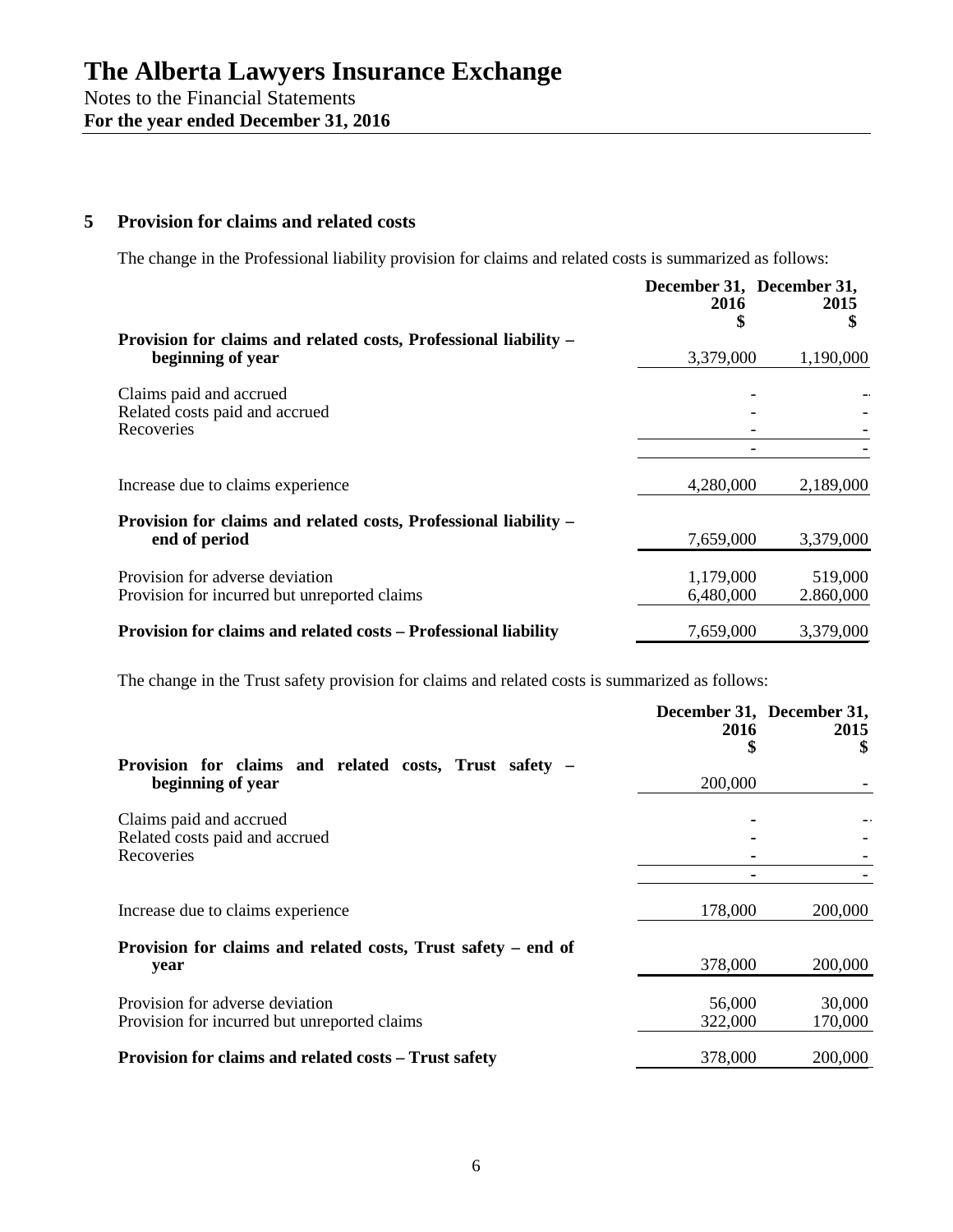Included in the Provision for claims and related costs in the statement of net and comprehensive income and changes in equity is the increase due to claims experience of \$4,280,000 for Professional liability (December 31, 2015 - \$2,189,000) and \$178,000 for Trust Safety (December 31, 2015 - \$200,000).

The discount rate applied by the actuary at December 31, 2016 is 1.80% (December 31, 2015 is 1.705%), which is based on the expected market yield of the Exchange's investment portfolio. The undiscounted provision balance at December 31, 2016 is \$6,996,000 for Professional liability (December 31, 2015 is \$3,071,000) and \$340,000 for Trust Safety (December 31, 2015 is \$180,000).

### **Actuarial analysis**

The process of determining actuarial liabilities necessarily involves the risk that actual results may vary from assumed results. The risk varies in proportion to the length of period covered by each assumption and the potential volatility of the actual results.

The provision for incurred but not reported claims has been estimated for the period using actuarial methods and is based on expected claims development patterns and expected losses.

## **Sensitivity analysis**

The sensitivity analysis below is based on a change in assumption while holding all other conditions constant. In practice, this is unlikely to occur, and changes in some of the assumptions may be correlated. The table below provides the impact on net income of the most significant assumption changes.

| <b>Assumption</b>                                       | <b>Income impact</b><br><b>December 31, 2016</b> | Income impact<br><b>December 31, 2015</b> |
|---------------------------------------------------------|--------------------------------------------------|-------------------------------------------|
| 10% increase in incurred but not reported claims        | (570,000)                                        | (353,000)                                 |
| 10% decrease in incurred but not reported claims        | 570,000                                          | 353,000                                   |
| 1% increase in discount rate impact on claims provision | 361,000                                          | 141,000                                   |
| 1% decrease in discount rate impact on claims provision | (323,000)                                        | (145,000)                                 |
| 1% increase in interest rate impact on bond values      | (637,000)                                        | (483,000)                                 |
| 1% decrease in interest rate impact on bond values      | 637,000                                          | 483,000                                   |

## **6 Related party transactions**

During the year the Exchange paid the Association \$200,000 (2015 - \$200,000) for management fees. The Association provides and performs certain management, claims management and administrative duties and services to the Exchange as outlined within a Management Agreement. The Association paid the Exchange \$4,100,000 (2015 - \$4,100,000) for insurance premiums of which \$2,050,000 was recorded as income during the year with the balance of \$2,050,000 recorded as unearned premiums.

The Exchange is governed by the Advisory Board whose members include lawyers drawn from law firms across the province. These law firms may at times be engaged by the Exchange in the normal course of business. During the year expenses of \$33,747 were incurred with these law firms (2015 - \$30,968). The Advisory Board members are not involved in retaining these firms.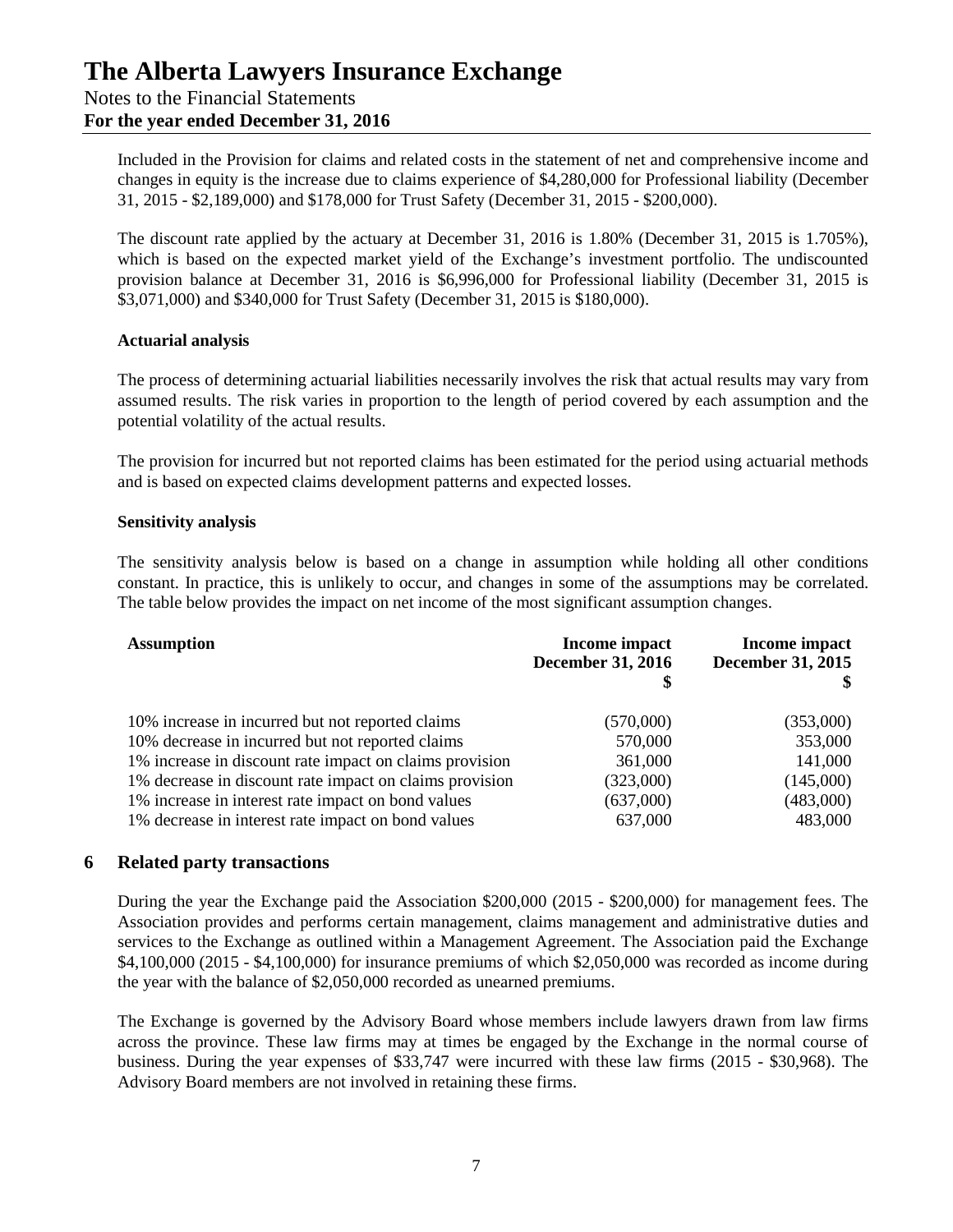## Notes to the Financial Statements

## **For the year ended December 31, 2016**

All related party transactions occurred in the normal course of operations and have been measured at the agreed to exchange amount, which is the amount of consideration established and agreed to by the related parties.

## **7 Financial instruments**

The Exchange recognizes financial instruments at fair value upon initial recognition, plus transaction costs in the case of financial instruments measured at amortized cost. Financial assets are derecognized when the rights to receive cash flows from the assets have expired or have been transferred and the Exchange has transferred substantially all risks and rewards of ownership. Financial liabilities are derecognized when the obligation is discharged, cancelled, or has expired.

The Exchange's investments are classified as held for trading or designated at fair value through profit or loss (FVTPL) at inception. A financial asset or financial liability is classified as held for trading if it is acquired or incurred principally for the purpose of selling or repurchasing in the short term; or if, on initial recognition, it is part of a portfolio of identifiable financial investments that are managed together and for which there is evidence of a recent actual pattern of short-term profit taking.

Gains and losses arising from changes in the fair value of FVTPL financial instruments are presented in the statement of net and comprehensive income and changes in equity as unrealized (loss) gain on fair market value of investments in the period in which they arise.

All other financial assets and liabilities are measured at amortized cost. Under this method, financial assets and liabilities reflect the amount required to be received or paid, discounted, when appropriate, at the contract's effective interest rate.

## **Fair value hierarchy**

A fair value hierarchy is presented below that distinguishes the significance and objectivity of the inputs used in determining the fair value measurements of financial instruments. The hierarchy contains the following levels based on the nature of the pricing inputs:

Level 1 – Inputs that reflect unadjusted quoted prices in active markets for identical assets or liabilities that are publicly available at the measurement date.

Level 2 – Inputs other than quoted prices that are observable for the assets or liabilities either directly or indirectly, including inputs in markets that are not considered to be active.

Level 3 – Inputs that are largely unobservable. Fair value requires significant management estimate and judgment.

The following table illustrates the fair value classification of the Exchange's financial instruments within the fair value hierarchy.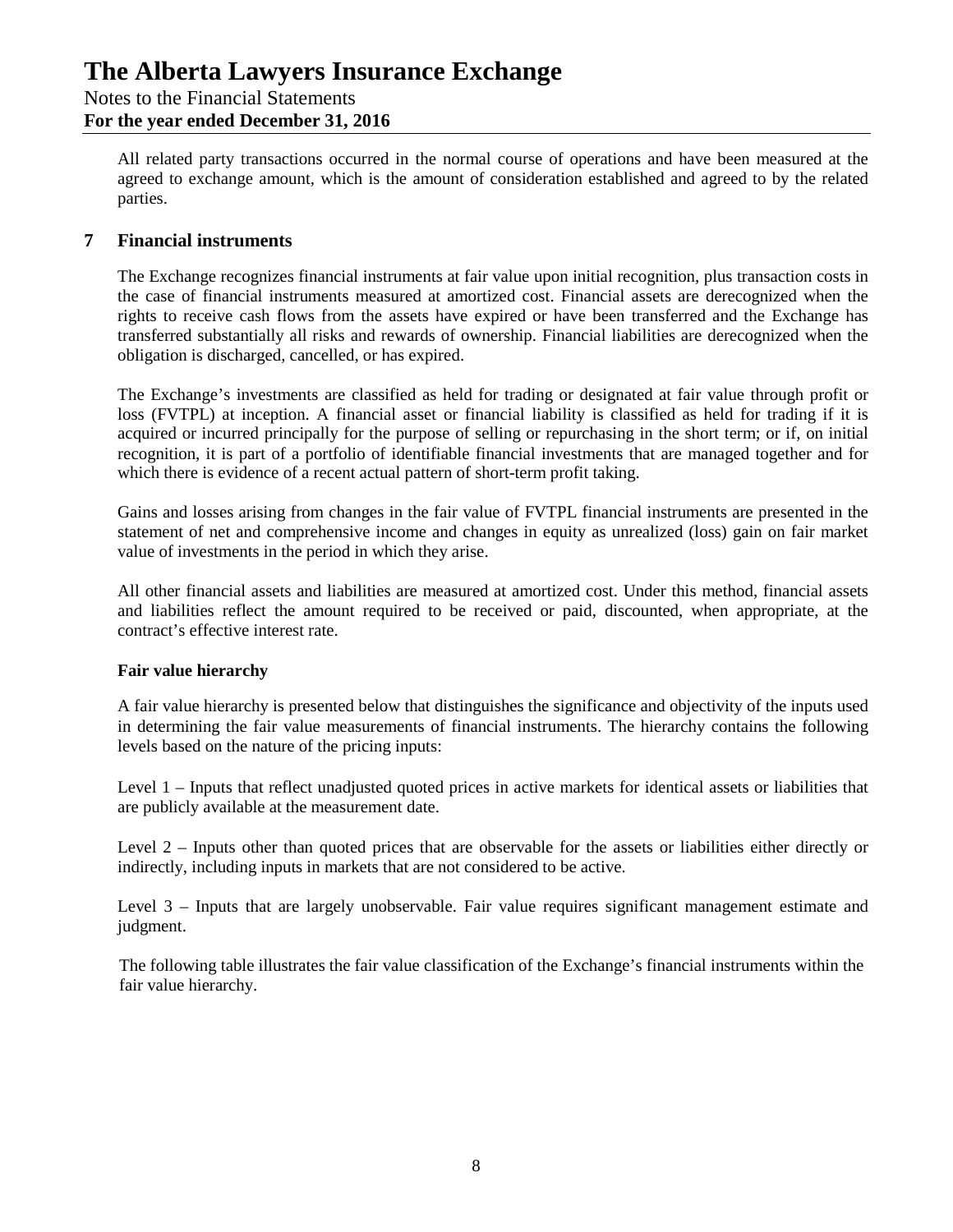Notes to the Financial Statements **For the year ended December 31, 2016**

As at December 31, 2016:

|                          | <b>Estimated fair value (2016)</b> |                | <b>Estimated fair value (2015)</b> |                |                              |              |
|--------------------------|------------------------------------|----------------|------------------------------------|----------------|------------------------------|--------------|
|                          | <b>Level 1</b>                     | <b>Level 2</b> | <b>Total</b>                       | <b>Level 1</b> | <b>Level 2</b>               | <b>Total</b> |
|                          |                                    |                |                                    |                | S                            | S            |
| T-Bills                  | 4,628,707                          |                | 4,628,707                          | 3,582,909      | $\qquad \qquad \blacksquare$ | 3,582,909    |
| <b>Bonds</b>             | 8,568,336                          | ۰.             | 8,568,336                          | 6,758,359      | -                            | 6,758,359    |
| Equities                 |                                    | 2,696,145      | 2,696,145                          |                | 2,002,261                    | 2,002,261    |
| <b>Total Investments</b> | 13, 197, 043                       | 2,696,145      | 15,893,188                         | 10,341,268     | 2,002,261                    | 12,343,529   |

Equities classified as Level 2 are invested in pooled funds, the underlying assets of which are traded in active markets. The pooled funds are valued based on the net asset value per share of the pooled fund.

The Exchange did not have any transfers between levels and there were no level 3 investments as at December 31, 2016 and December 31, 2015.

## **8 Reinsurance**

The Association and the Exchange have entered into stop loss reinsurance and excess insurance contracts as described in Note 1.

As of December 31, 2016 there were no claims above the Exchange's Professional Liability and Trust Safety coverage of \$1,000,000 and \$3,000,000 respectively and no claims above these levels considered to be incurred but not reported as determined by the appointed actuary (2015 - NIL). As such, no assets for reinsurance or excess insurance contracts have been recognized in the statement of financial position.

## **9 Insurance and financial risk management**

In the normal course of business, the Exchange enters into contracts that transfer insurance risk or financial risk or both. The Exchange monitors and manages these risks through internal risk reports which analyze exposures by degree and magnitude of risk.

### **Insurance risk**

The insurance risk under any one insurance contract is the possibility that the insured event occurs and the uncertainty of the amount of the resulting claim. By the very nature of an insurance contract, this risk is random and therefore unpredictable. The key risk related to insurance is that the actual claims payment amounts or timing are different from expectations.

The Exchange manages insurance risk rating within an overall risk management framework that includes a focus on rating, use of reinsurance and surplus management. Reinsurance is purchased to mitigate the effect of potential loss to the Exchange from individual large events. Reinsurance policies are written with reinsurers who meet the Exchange's standards for financial strength. Reinsurers and reinsurer security is monitored on a continuous basis.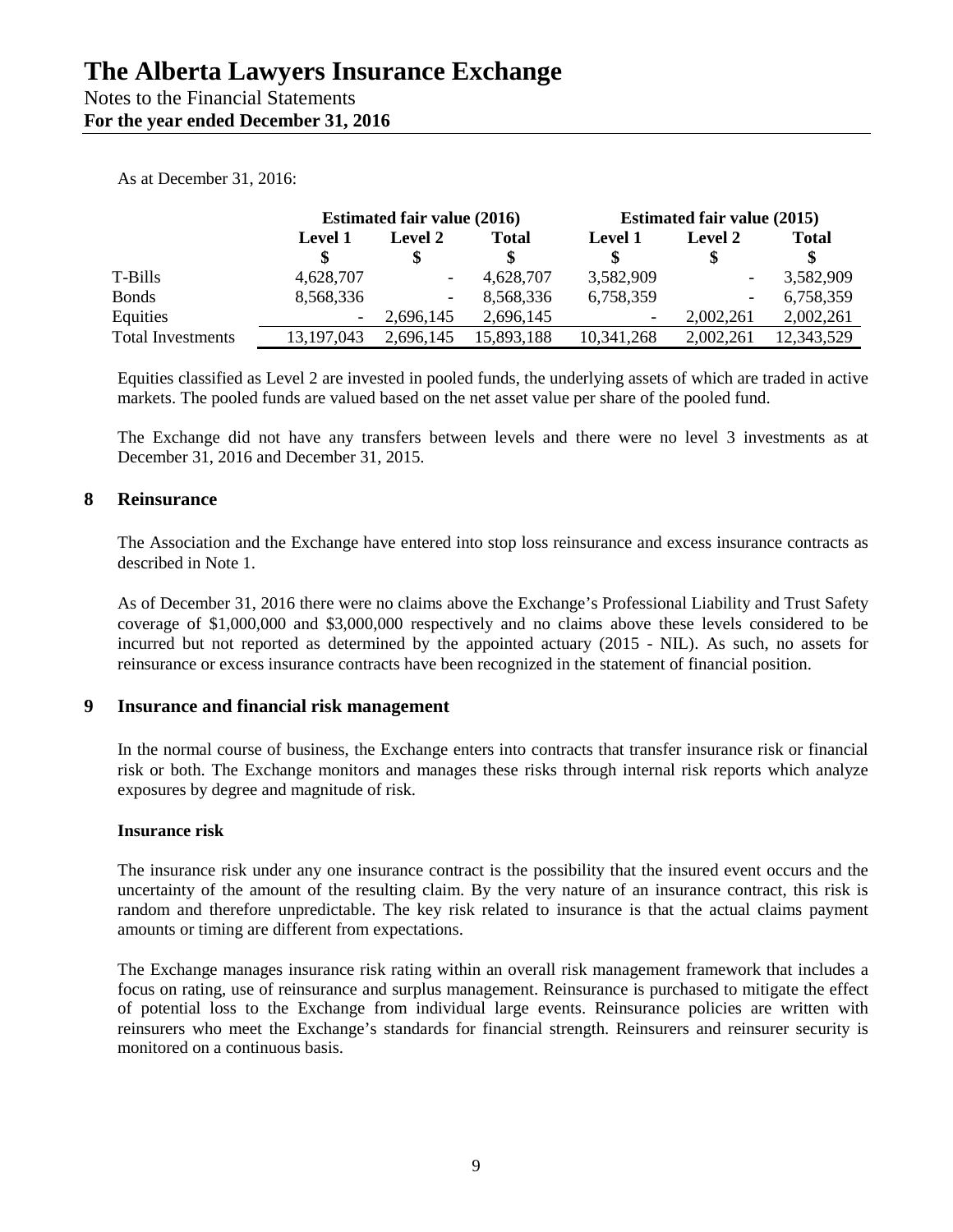### **Financial risk**

The Exchange is exposed to a range of financial risks. The key financial risk is that in the long term its investment proceeds are not sufficient to fund the obligations arising from its insurance contracts. The most important components of this financial risk are market risk, credit risk and liquidity risk.

#### **Market risk**

Market risk is the risk that the fair value of financial instruments will fluctuate due to changes in market prices. The Exchange separates market risk into three categories: foreign exchange risk, price risk, and interest rate risk.

#### **Foreign exchange risk**

Foreign exchange risk arises from the possibility that changes in the price of foreign currencies will result in losses. The Exchange holds assets and liabilities, including cash and investments, in Canadian dollars.

#### **Price risk**

General economic conditions affect the market value of equity investments and currency exchange rates impact the market value of the investments denominated in currencies other than the Canadian dollar. The risk is mitigated by engaging an investment manager for the long term portfolio investments and by investing other funds in short term fixed rate products with high credit ratings. The Exchange's investment policy specifies limits to the exposure to equities.

A 10% increase in the market value of equities would result in an increase in net and comprehensive income for the year ended December 31, 2016 of \$269,615 (2015 - \$200,226). A 10% decrease in the market value of equities would result in a decrease in net and comprehensive income for the year ended December 31, 2016 of \$269,615 (2015 - \$200,226).

#### **Interest rate risk**

Interest rate risk is the risk of financial loss arising from changes in interest rates. Fluctuations in interest rates will impact the market value of the fixed income portion of the investment portfolio. The Exchange is exposed to interest rate risk if the cash flows from investments are not matched to the liabilities they support. The Exchange manages the interest rate risk on fixed income bonds by engaging an investment manager who operates subject to investment parameters designed to mitigate this risk.

An interest rate sensitivity analysis is provided in Note 5.

### **Credit risk**

Credit risk is the risk that a counterparty will be unable to pay amounts in full when due. The Exchange's financial assets exposed to credit risk consist of cash and cash equivalents, investments in bonds and accrued interest receivable. The maximum exposure of the Exchange to credit risk is the carrying amount of these financial instruments as presented in the statement of financial position.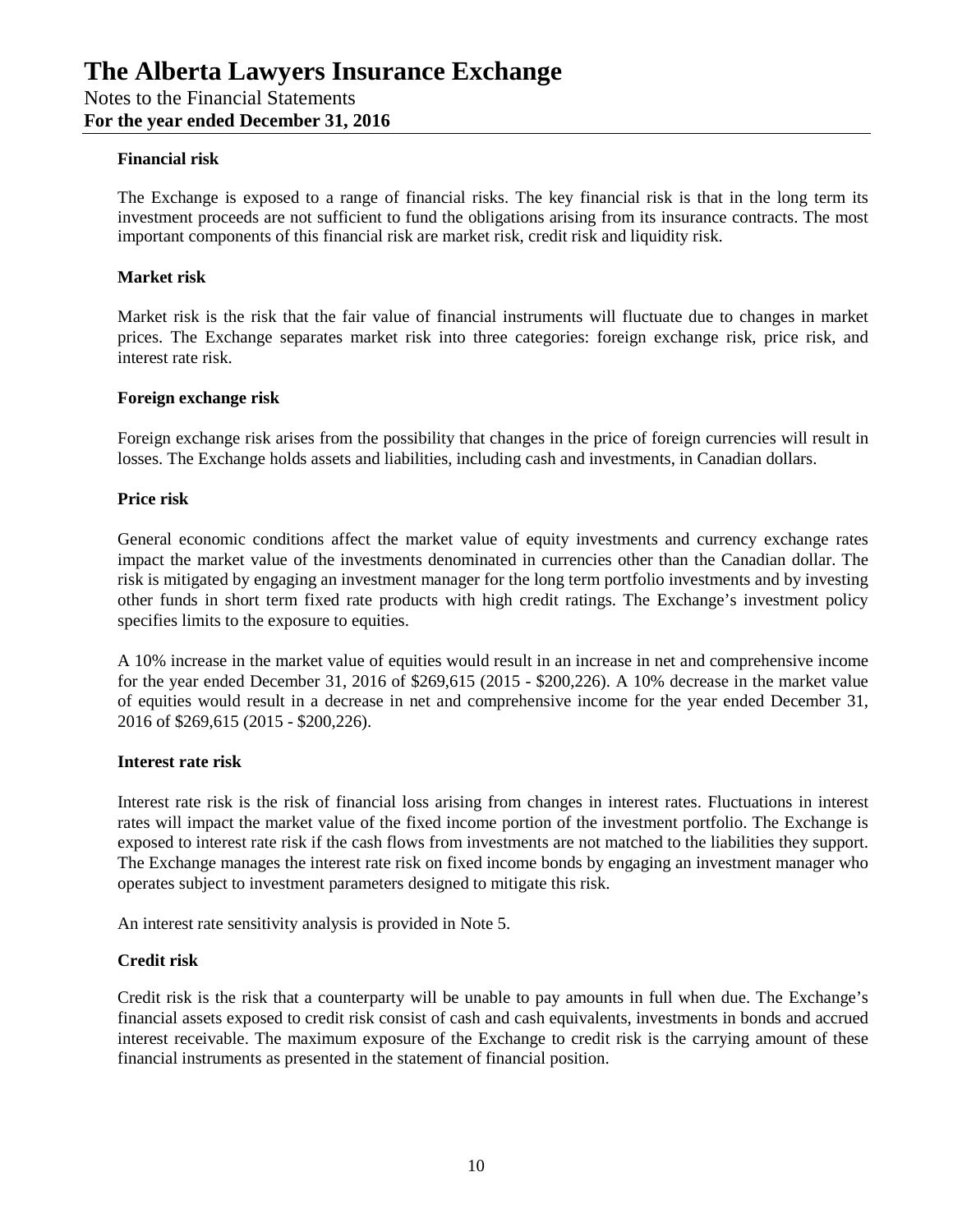## **The Alberta Lawyers Insurance Exchange** Notes to the Financial Statements **For the year ended December 31, 2016**

The Exchange manages credit risk by maintaining bank accounts with reputable financial institutions, only investing in securities that are highly rated and traded in active markets and by placing limits on its exposure to a single counterparty.

The credit quality of the Exchange's investment in bonds is described in the following table:

| <b>Securities:</b>  | <b>December 31, 2016</b> | December 31, 2015 |  |
|---------------------|--------------------------|-------------------|--|
|                     |                          |                   |  |
| Bonds – AAA rating  | 3,991,111                | 2,878,232         |  |
| $Bonds - AA rating$ | 1,210,681                | 444,821           |  |
| $Bonds - A rating$  | 2,467,961                | 2,953,538         |  |
| Bonds – BBB rating  | 898,583                  | 481,768           |  |
| Total               | 8,568,336                | 6,758,359         |  |

### **Liquidity risk**

Liquidity risk is the risk the Exchange will be unable to meet its obligations when they fall due, or that it may be required to settle its obligations on terms that are disadvantageous. The Exchange engages an investment manager to administer the investments it plans to hold for a long period of time. These investments are subject to liquidity risk if the Exchange is required to sell at a time the market for these investments is unfavourable or the investments are illiquid.

Included in investments are fixed income bonds in the amount of \$8,568,336 (2015 - \$6,758,359). The maturity dates and interest rate ranges are as follows:

|                                                 | <b>December 31, 2016</b> |                               | <b>December 31, 2015</b> |                        |  |
|-------------------------------------------------|--------------------------|-------------------------------|--------------------------|------------------------|--|
| Maturity dates (from balance sheet date)        | Interest rate<br>range   | <b>Market</b><br><b>Value</b> | Interest rate<br>range   | <b>Market</b><br>value |  |
| Within five years                               | 1.59-2.621%              | 1,753,503                     | $2.42 - 3.66\%$          | 1,448,323              |  |
| Greater than five years but less than ten years | 1.50-3.94%               | 4,682,914                     | $0.75 - 3.94\%$          | 3,575,458              |  |
| Greater than ten years                          | 1.00-3.45%               | 2,131,919                     | $1.50 - 3.45\%$          | 1,734,578              |  |
|                                                 |                          | 8,568,336                     |                          | 6,758,359              |  |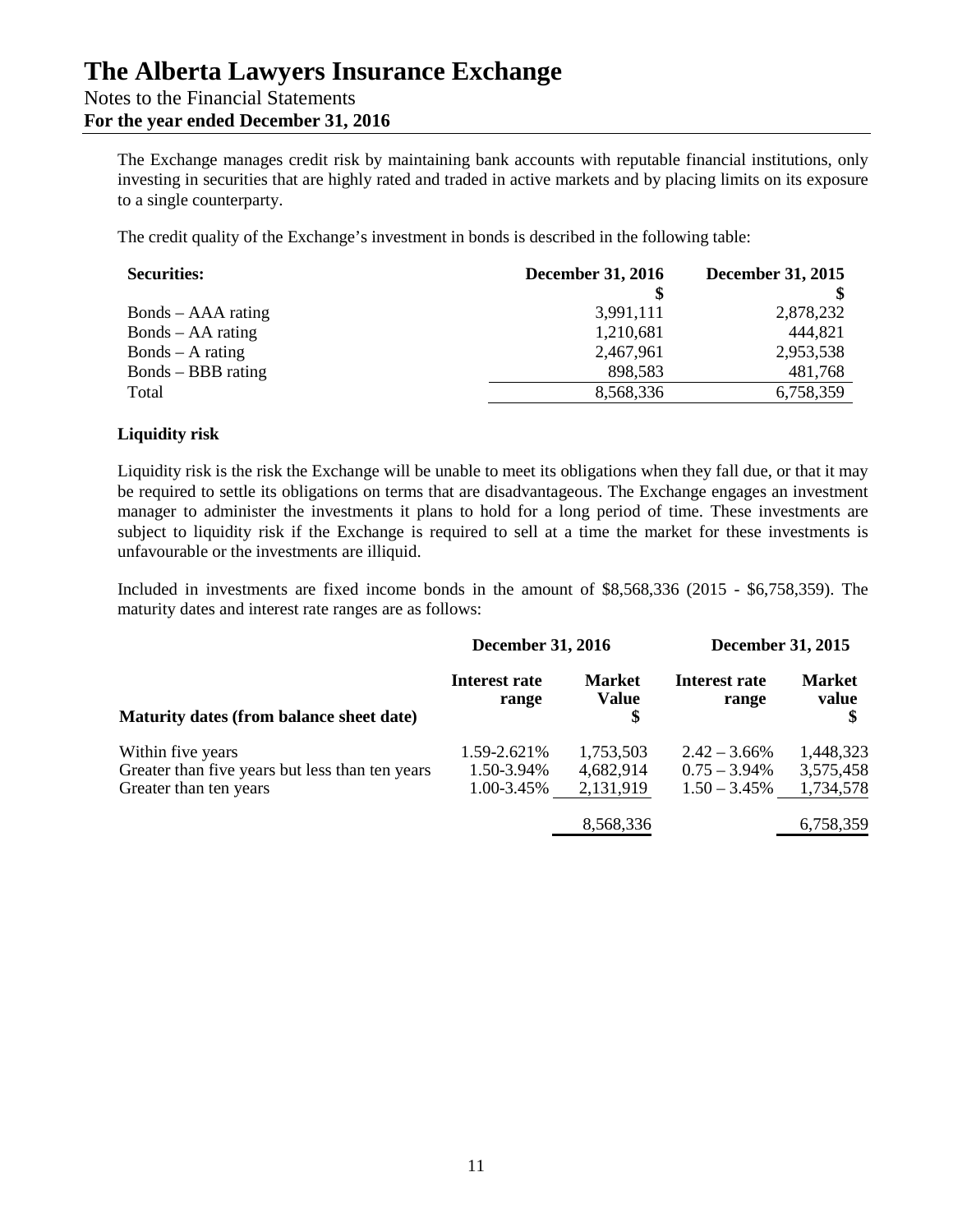## Notes to the Financial Statements **For the year ended December 31, 2016**

The following tables present a comparison of the estimated maturities of the assets and liabilities of the Exchange as at December 31, 2016:

| <b>Terms to maturity of assets</b> | Less than 1 From 1 to 5<br>vear | <b>vears</b>             | Over 5<br>vears          | No specific<br>maturity | Total                    |
|------------------------------------|---------------------------------|--------------------------|--------------------------|-------------------------|--------------------------|
| Cash and cash equivalents          | 37.241                          | $\overline{\phantom{a}}$ | $\overline{\phantom{0}}$ |                         | 37,241                   |
| Investments                        | 4,628,707                       | 1,753,503                | 6,814,833                | 2,696,145               | 15,893,188               |
| Accrued interest receivable        | 32,985                          | $\overline{\phantom{0}}$ |                          |                         | 32,985                   |
| Prepaid expenses                   | 112,617                         | $\overline{\phantom{0}}$ | -                        |                         | 112,617                  |
| Deferred premium tax               | $\overline{\phantom{0}}$        | -                        | -                        |                         | $\overline{\phantom{a}}$ |
| <b>Total</b>                       | 4,811,550                       | 1,753,503                | 6,814,833                | 2,696,145               | 16,076,031               |

|                                             | Less than 1 From 1 to 5  |                          | Over 5                   | No specific |              |
|---------------------------------------------|--------------------------|--------------------------|--------------------------|-------------|--------------|
| Terms to maturity of liabilities and equity | ve ar                    | vears                    | <b>vears</b>             | maturity    | <b>Total</b> |
| Accounts payable and accrued liabilities    | 235,087                  | ۰                        |                          |             | 235,087      |
| Unearned premiums                           | 2,050,000                | $\overline{\phantom{a}}$ |                          |             | 2,050,000    |
| Premium deficiency                          | 85,513                   | $\overline{\phantom{a}}$ | $\overline{\phantom{0}}$ |             | 85,513       |
| Claims liabilities - Professional liability | 858,000                  | 4,469,000                | 2,332,000                |             | 7,659,000    |
| Claims liabilities - Trust safety           | 78,500                   | 227,700                  | 71,800                   |             | 378,000      |
| Equity                                      | $\overline{\phantom{a}}$ | $\overline{\phantom{a}}$ |                          | 5,668,431   | 5,668,431    |
|                                             |                          |                          |                          |             |              |
| <b>Total</b>                                | 3,307,100                | 4,696,700                | 2,403,800                | 5,668,431   | 16,076,031   |

## **10 Premium deficiency**

The premium deficiency represents the difference between the projected costs of the program from January 1, 2017 to June 30, 2017 and unearned premiums recorded at December 31, 2016 as determined by the actuary. The premium deficiency does not include offsetting investment income that will accrue to the Exchange from January 1, 2017 to June 30, 2017.

## **11 Equity management**

As at December 31, 2016 the Exchange's equity was \$5,668,431 (December 31, 2015 - \$6,927,824). The Exchange's objectives for managing the equity are for the prudent operation of the reciprocal and to provide relatively predictable premium costs for insured lawyers over time.

Under the requirements of Section 99 and 100 of the *Act*, the Exchange must maintain, as a reserve fund, a sum of cash or approved securities equal to at least 50% of the subscribers' annual premiums. In addition, the Exchange is required to maintain in a guarantee fund a sum of cash or approved securities of at least \$50,000 plus the sum of all liabilities excluding unearned premiums. As per section 101 if, at any time, the reserve